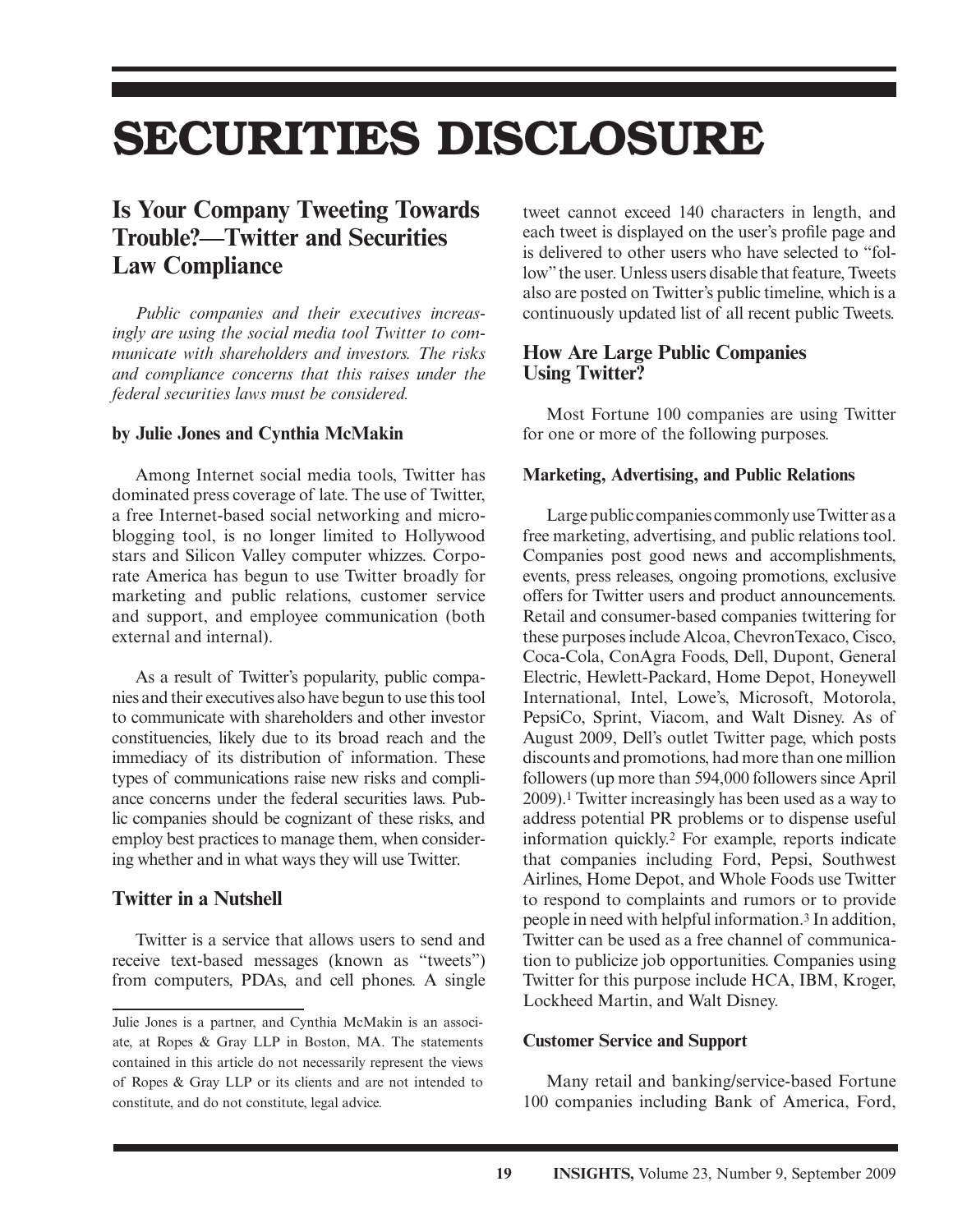UPS, Wachovia, and Wells Fargo, use Twitter to provide customer service and support. For example, Wachovia uses its general Twitter page for customer service and as an alternative way for its customers to contact Wachovia to receive customer support. In addition to establishing a Twitter account to receive questions, comments and complaints, some companies, including UPS and General Motors, are using the search function on Twitter to follow Twitter chatter about the company, its products, and brand names and even respond to tweets about the company in an effort to build customer relations. 4

#### **Employee Use**

 Many Fortune 100 companies are allowing employees, both executives and non-executives, to use Twitter to discuss the company and its services and products. For example, Cisco's chief technology officer regularly tweets about her personal and professional life, from food and vacations to Cisco and its profitability. Employees of Best Buy, Coca-Cola, ConAgra Foods, Dell, eBay, Ford, General Motors, Intel, Johnson & Johnson, Microsoft, PepsiCo, Sprint, and Viacom also are twittering, and Best Buy even hosts a Web site that aggregates its employee Twitter pages so that they are all available at one Internet site location: *www.bestbuyinc.com/ connect* .

#### **Investor Relations**

 Companies also are increasingly using Twitter as a free method of real-time dissemination of information being disclosed on Web casts and conference calls. Richard Brewer-Hay, eBay Inc.'s corporate blogger, has been conducting live Twitter sessions of the company's quarterly earnings conference calls for the last five consecutive quarters and conducted a live Twitter session of its March 2009 annual shareholders' meeting. Also Walmart, Johnson & Johnson, Ingram Micro, and United Airlines, via designated employee "tweeters," held tweet sessions from their respective 2009 annual shareholders' meetings.<sup>5</sup> Topics discussed included revenue results, non-GAAP earnings per share figures, general discussion about the company's financials, the recent increase of dividends and the company's growth strategy. In addition, while not posting tweets via earnings calls, Best Buy's chief marketing officer advertised earnings calls: "Earnings call 9am today. You can listen live or on replay at *www.bestbuy.com*" and later posted: "Earnings out today. My take on Best Buy's 1stQ numbers at *www.barryjudge.com* . Let me know there what you think."<sup>6</sup> Companies and their executives are likely to increase their use Twitter for these purposes, as Twitter's popularity as a social medium continues to grow.

### **Securities Laws Compliance**

 Due to Twitter's innovative, yet immediate and informal, nature, tweets made by public companies and their employees may create a higher risk of violating US securities laws because the substance of each tweet may not be as thoroughly vetted as information that is disclosed through traditional channels of communication. Twitter's appeal as a tool for companies to use to quickly dispense information to the public heightens these risks. We briefly outline key areas of compliance risk below.

#### **Regulation FD**

 Regulation FD, promulgated under the Securities Exchange Act of 1934, prohibits the selective disclosure of material non-public information to market professionals and stockholders. Absent an exemption, an issuer must disclose material nonpublic information to the public at the same time it is disclosing such information to prohibited persons. Issuers commonly satisfy Regulation FD by disclosing material non-public information in a broadly disseminated press release or Form 8-K or on a publicized call or Web cast to which the public has access. While it is unclear whether a tweet by a company or its executives would be deemed a communication to shareholders or market professionals, the broad reach of Twitter means that companies should presume that Regulation FD applies to tweets. The SEC recently issued guidance to indicate that a company may use its Web site as an FD compliant disclosure tool, subject to certain conditions. 7 Notwithstanding this positive sign of the SEC recognition of the importance of non-traditional communication methods, the guidance does not extend to social media such as Twitter. Moreover, most companies are not yet comfortable relying on their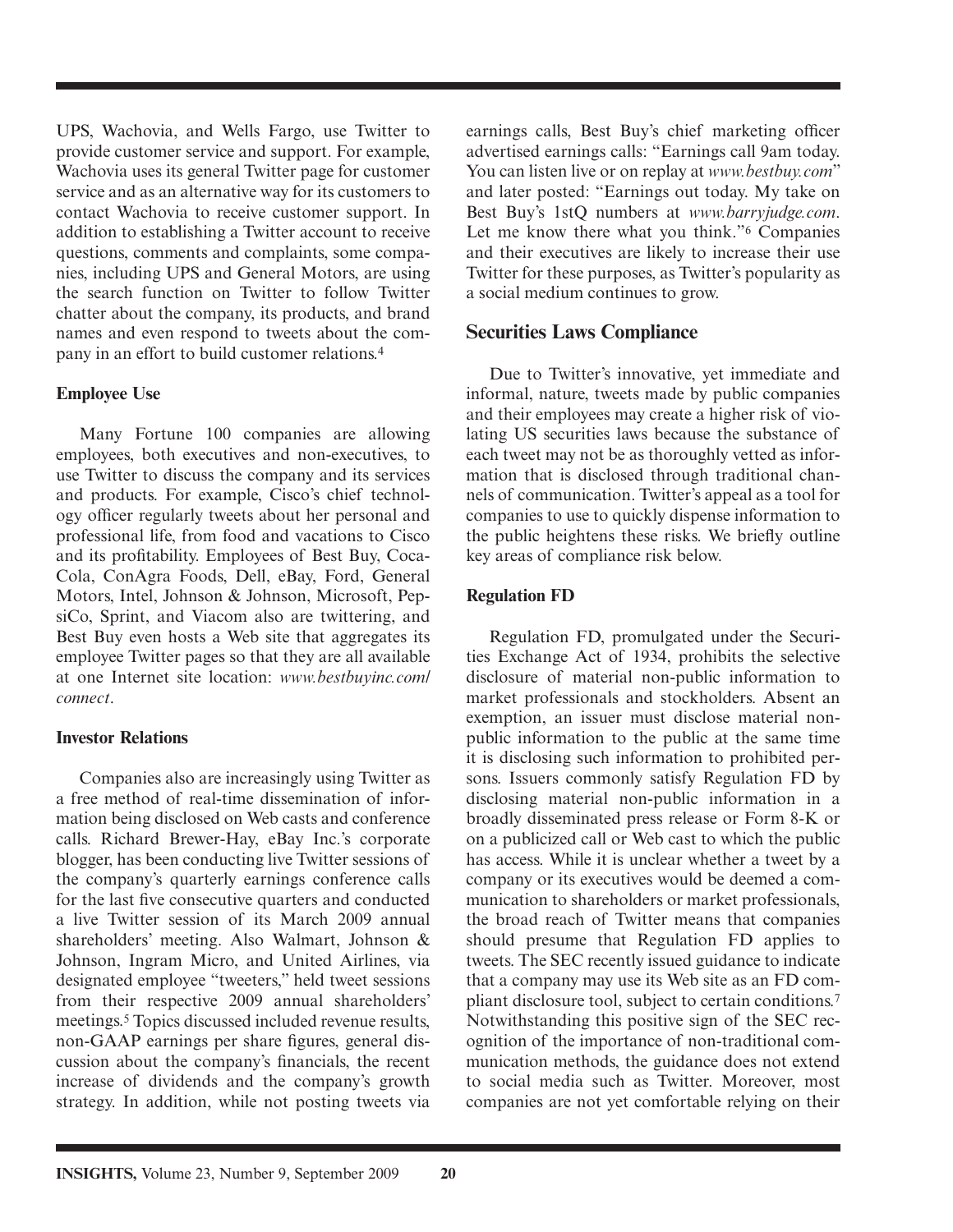Web sites, due to concerns that the guidance fails to provide certainty on whether Web site disclosure is sufficiently broad-based and through a recognized channel of communication.

 Regulation FD does not require that each public company make its public disclosure in the same manner. Accordingly, companies can choose the method of disclosure that they believe is best suited to their constituencies while satisfying the regulation's requirement of effective, broad, and non-exclusionary public disclosure. As noted above, disclosure of material non-public information by company representatives via Twitter likely is insufficient to satisfy Regulation FD's disclosure requirements because it alone does not distribute the information to the public in a broad, non-exclusionary way. As a result, Twitter should not be considered a primary method of disclosing and disseminating information; rather, it should only supplement the more traditional forms of disclosure and dissemination.

 To the extent that a company uses Twitter in conjunction with some other method to disclose material information, it should take the steps it normally would take when disclosing such information to the public. For example, it should provide the interested public with advance notice of a live-tweet session that is in conjunction with a Web cast or conference call that will contain material non-public information. Such advance notice would need to provide the interested public with the date, time, and instructions for accessing the live-tweet session.

#### **Exchange Act Rule 10b-5**

 Exchange Act Rule 10b-5 prohibits untrue statements of material fact and omissions of material facts that make what have been said misleading. 8 These antifraud provisions apply to statements made by a company via Twitter in the same way they would apply to any other statements by the company. Employees acting as company representatives cannot avoid responsibility for material misstatements or omissions by purporting to speak in their individual capacities. The casual and immediate nature of tweets and the appeal of being able to quickly disseminate information poses risk that a statement could be made that would create a Rule

10b-5 violation. In addition, the 140 character limit imposed on each tweet post presents a unique challenge and a heightened risk not present with other social media tools. Using shorthand to meet the 140 character limit creates additional risk that followers could misinterpret official statements from a company or its employees acting on behalf of the company or that the substance of a Web cast or conference call is not adequately communicated.

 Rule 14a-17 of the Exchange Act permits the use of "electronic shareholder forums" to facilitate communication within certain limits. 9 A company that sets up or runs an electronic shareholder forum will not be liable under federal securities laws for any statement made or information provided "by another person" on the forum. If the SEC were to take the position that Twitter constitutes an online discussion forum because it has an open format that allows interactive communication between a company and its investors, customers, clients and suppliers akin to that of a traditional electronic shareholder forum, then Rule 14a-17 would provide express protection to a company for the statements made by third parties. However, the company will remain responsible for its own statements and statements made on its behalf and also could be held responsible for a third party statement if the company takes actions to adopt, endorse, or approve such statement. For example, if a user tweets a false or misleading statement about a company, and the company then tweets in a way that appears to be approving that statement (*e.g.*, through an exchange of tweets with the user), the company could be held responsible for the third party statement and thus subject to antifraud liability.

 The age of company information on Twitter also presents new problems. Companies often monitor the age of information on their Web sites, and archive information as "historical" and often delete material that is stale. However, it is unclear whether such care can be taken on Twitter. First, the required brevity of a tweet limits a user's ability to include disclaimers regarding date, staleness, etc. Furthermore, a post that is later viewed as problematic cannot be edited to include such disclaimers. 10 Further, Twitter's format is such that a user's newest tweet shows up first in a list of chronological tweets.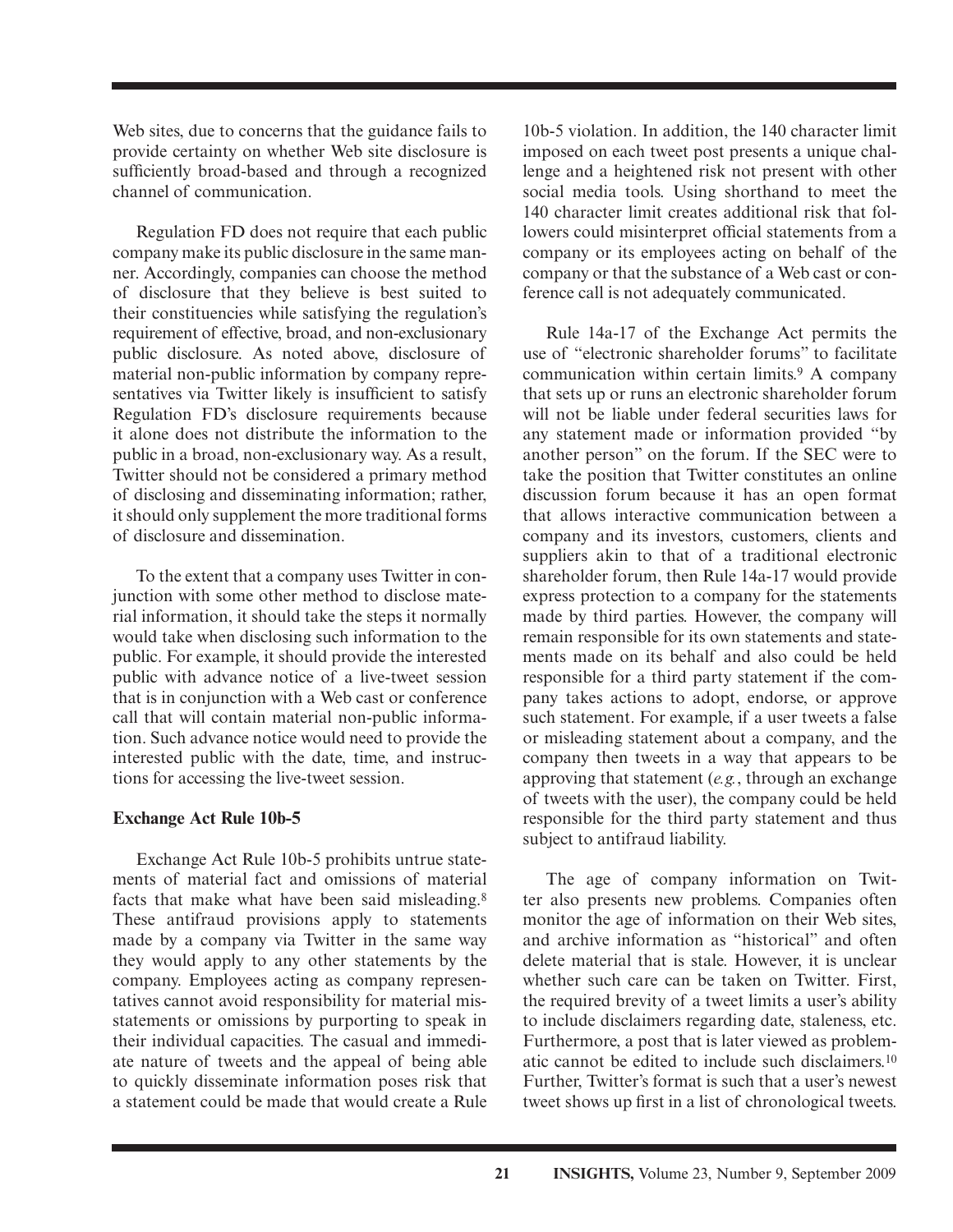Therefore, historical materials and statements, while lower on the list, cannot be archived to a separate section of the Twitter page to store the information. A post can be deleted, 11 but this function has been known to be suspended by Twitter, and the post is not immediately removed from Twitter's advanced search function.<sup>12</sup> To remedy this problem, users need to contact Twitter, but if a third-party Internet search engine (*e.g.*, Google) is retrieving the deleted tweet, the posting party is required to contact that third-party directly. 13 There is even a Web site set up to for the sole purpose of searching for deleted tweets. 14 These issues create a challenge for companies that want to monitor the age of information on their Web sites and delete, revise, or edit material that is stale or incorrect.

 Another area of concern regarding information posted on Twitter is the use of hyperlinks to thirdparty Web sites. There has long been a worry that a hyperlink exposes a company to liability for the hyperlinked material if there is a reasonable inference that the company approved or endorsed the information. In its 2008 Release, the SEC reiterated its position from a 2000 Release that companies that hyperlink to third-party Web sites run the risk of being held liable for the content of the information presented by the third party if the company is regarded as having endorsed, approved, or adopted the information.<sup>15</sup> While reaffirming its view that a disclaimer alone is insufficient to insulate a company from antifraud liability, the SEC encouraged issuers to describe explicitly the purpose of the link, use an "exit notice" or "intermediate screen" so that a user knows that the third-party content is not company information and avoid selective hyperlinks to only favorable information. 16 A company tweet that hyperlinks to third-party Web sites is not immune from this risk and companies should take steps to evaluate and minimize the risk to antifraud liability when permitting the use of hyperlinks with authorized Twitter use.

#### **Regulation G**

 Regulation G addresses public companies' disclosure or release of certain financial information that is calculated and presented on the basis of methodologies other than in accordance with generally

accepted accounting principles (GAAP). It requires public companies that disclose such non-GAAP financial measures to accompany the measure with a presentation of the most directly comparable GAAP financial measure and a reconciliation to the most directly comparable GAAP financial measure. The risk that a company would fail to comply with Regulation G is most notably high in connection with the live-tweets for earnings calls, which often present non-GAAP numbers. To comply with Regulation G, a company that tweets a non-GAAP financial measure must also tweet a presentation of the most directly comparable GAAP financial measure and a reconciliation of the disclosed non-GAAP financial measure to the most directly comparable GAAP financial measure.

 eBay's effort to comply with Regulation G and still permit its employee, Richard Brewer-Hay, to tweet during the company's earnings calls resulted in Brewer-Hay twittering a five-tweet disclaimer before he commenced his April and July 2009 live-tweeting earnings call sessions. The five-tweet disclaimer for the July live-tweet session was as follows:

*Tweet 1*: "Important info about the nature of this session. Forward-looking statements and non-GAAP financial measures. [Hyperlink to eBay's blog with traditional cautionary language.]"

*Tweet 2*: "This session will contain non-GAAP financial measures"

*Tweet 3*: "The preso of this financial information isn't intended to be considered in isolation or as substitute for GAAP financial measures"

*Tweet 4*: "A reconciliation of these measures to the nearest comparable GAAP measure can be found here: [link to financial presentation]:"

*Tweet 5*: "Follow along with the earnings preso here: [link to financial presentation]:"<sup>17</sup>

#### **Regulation 14A; Gun Jumping**

 Regulation 14A governs the solicitation of proxies. No solicitation subject to this regulation can be made unless each person solicited concurrently is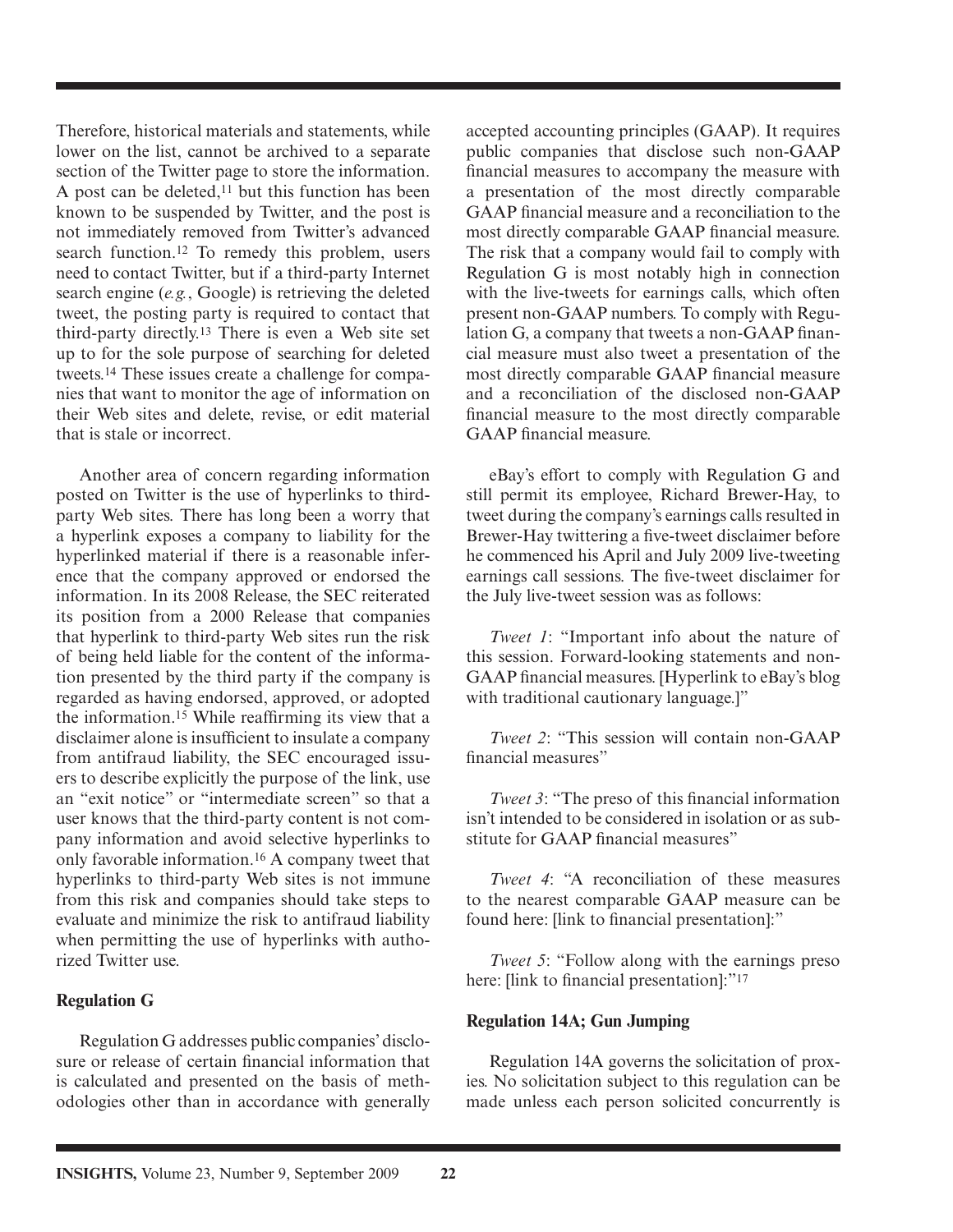furnished or has previously been furnished with the company's proxy statement. If the SEC were to take the position that Twitter constitutes an electronic shareholder forum, then 14a-2 would provide express protection to a company with respect to proxy solicitation rules as long as it occurs more than 60 days prior to the date of the company's annual or special shareholders meeting. Even with this potential protection, a company should note that its tweets may be deemed to be soliciting materials subject to the proxy rules if made in close proximity to a shareholder meeting. Additionally, companies in the registration process for an initial public offering or a registered direct follow-on offering should closely monitor any Twitter activity by employees because tweets that hype or talk up the company (not to mention those that may refer to offering preparation) could, absent an exemption such as the one in Securities Act Rule 168 for regularly released factual business information, be deemed to be prohibited offers of the company's securities.

### **Protection of the Private Securities Litigation Reform Act of 1995**

To obtain the benefit of the securities law safe harbor, forward-looking statements must be identified as such and accompanied by meaningful cautionary statements. Forward-looking statements made orally (*e.g.*, a Web cast or conference call) obtain the benefit of a less stringent standard. Safe harbor requirements allow a person who presents information orally to refer the listeners elsewhere to a written document that contains the risk factors associated with the information. 18 Written information (including a transcript of a speech), however, is required to contain the associated risk factors in the written document and cannot refer to a separate document that contains the risk factors. Live-tweets made during a Web cast or conference call do not obtain the benefit of the looser standard applied to oral forward-looking statements. Therefore, a company that allows its employees to tweet about a forward-looking statement made orally on a Web cast or conference call without accompanying such tweet with the traditional cautionary language runs the risk of losing safe harbor protection. Companies must remember to treat tweets as written statements and to be sure that the tweet either includes the risk

factors and cautionary language necessary to get the benefit of the safe harbor, or it should at least provide a hyperlink to a document with such language.

# **Other Legal Risks**

 In addition to the securities law compliance issues raised above, companies should consider the broad set of legal issues raised by its and its employees' use of Twitter including labor and employment, litigation discovery, and intellectual property issues. Labor and employment risks include the use of Twitter to post inappropriate content that could be viewed as defaming, harassing, discriminatory, or disparaging. Risks associated with litigation discovery relate to whether Twitter messages are discoverable under the Federal Rules of Civil Procedure. 19

 With respect to intellectual property rights, the risks include the unauthorized disclosure of proprietary information (*e.g.*, copyrights, trademarks, or other trade secrets). Additionally, choosing not to monitor Twitter could result in the tarnishment of (i) a company's brand or (ii) the reputation of one of its high-profiled executives. For example, an imposter could reserve what would appear to be an official company or executive Twitter page and subsequently disseminating false, disparaging, or misleading statements. Exxon Mobil confronted this issue when a person by the name of "Janet" posted negative press about Exxon Mobil on what appeared to be an official company Twitter page (*www.twitter*) exxonmobilcorp).<sup>20</sup> Once Exxon Mobil discovered the imposter, the company had Twitter shut the site down, and it now controls the Twitter page. Companies should consider acquiring the Twitter account names that its clients, customers, service representatives, and investors likely would view as official accounts. Account names can be reserved on Twitter at no cost, thus reducing the risk that a third party establishes what would appear to be an authorized account. Furthermore, public companies should be diligent in monitoring what is being said about them in social media space such as Twitter.

# **Best Practices**

 As Twitter becomes increasingly popular as a social media communication tool, public companies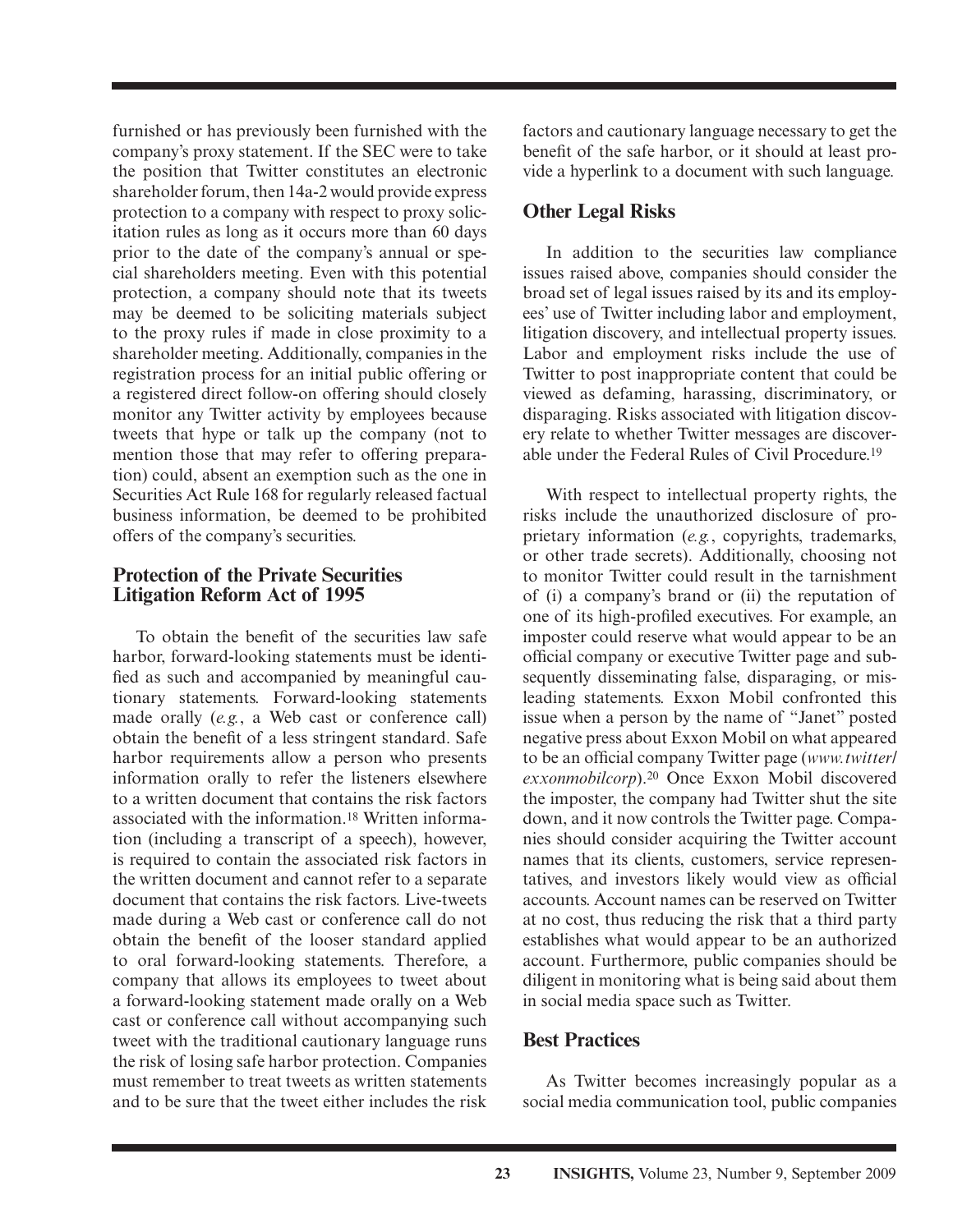should consider taking advantage of its benefits, while evaluating and managing the associated risks. Set forth below some best practice suggestions that public companies should consider when evaluating whether to use and to allow its employees to use Twitter.

*Social media is here to stay; adopt or revise your policies to address this form of communication.* If a company does not have a comprehensive written disclosure policy on the use of the Internet and social media tools, it should create one. If a company already has a disclosure policy in place, it should review it in light of new social media tools such as Twitter and re-circulate it to employees. Within the policy, a company should outline the ways in which the company and its employees are authorized to use Twitter (*e.g.*, marketing, customer service, live-tweets of earnings calls, etc.). This will allow the company to address and adequately assess the various risks involved with each type of use. The policy also should outline prohibited content (*e.g.*, prohibiting the disclosure of proprietary or material non-public information via tweets) so that employees are "on notice" about what they are prohibited from twittering about.<sup>21</sup> Additionally, if a company is going to allow the use of social media, it should consider mandatory training to review its communications policy, especially for any employee who will be micro-blogging on Twitter and using other forms of social media.

*Don't turn a blind eye—monitor information.* Companies should routinely monitor information posted on Twitter by its authorized representatives to determine whether information is accurate and not misleading. In its release on the use of company Web sites and electronic forums, the SEC expressly noted that companies should consider putting in place controls and procedures to monitor statements made by or on behalf of the company in electronic forums, including policies about who may speak on behalf of the company. A company also should consider hosting a Web site, such as Best Buy's Connect site or Walmart's Twitter page on its investor relations Web site, that aggregates the authorized company and employee Twitter pages to both confirm authorized use and easily monitor the tweets. Ideally, the person monitoring such information should

be someone with knowledge of the company's proprietary information and future plans, as well as securities law.

*Hyperlink headaches.* If a company decides to insert a hyperlink from its Web site to an official Twitter page, it should be particularly careful to monitor the content on the page to which it is hyperlinking. In order to minimize risk, companies should consider using a pop-up message or exit screen to explicitly inform readers that they are leaving the company's site. Additionally, a company should include disclaimers that explain the reason for including the hyperlink and state that the company does not approve of or endorse the content on the third-party site. Despite the challenge of a 140 character limit per tweet, if a tweet is going to contain a hyperlink to a Web site that is not the company's official Web site, it should consider requiring similar language that tells the reader the reason for including the hyperlink and states that the company does not approve of or endorse the content on the third-party site.

*Turning the other cheek.* If a company discovers false or misleading statements on Twitter made by third party users, it should not authorize employees to engage in Twitter conversation for the purpose of correcting such statements. A company's policy should instruct its employees to consult with the company's general counsel's office to consider the appropriate course of action.

*Publicize your tweeting.* If a company authorizes a live-tweet session by an employee for Web cast or conference calls where the general public is invited to attend, the company should provide the public with adequate advance notice of the live-tweet session ( *e.g.* , by posting it on its investor relations Web site and wherever else the company notifies the public of its press conferences or conference calls) and the means for accessing it.

*Avoid being an ostrich.* In an age of computer hackers and imposters, it is important that companies monitor their Twitter accounts to ensure that both the company's accounts have not been wrongfully accessed and altered without the company's consent and imposter accounts have not been established purporting to be official company Twitter accounts.